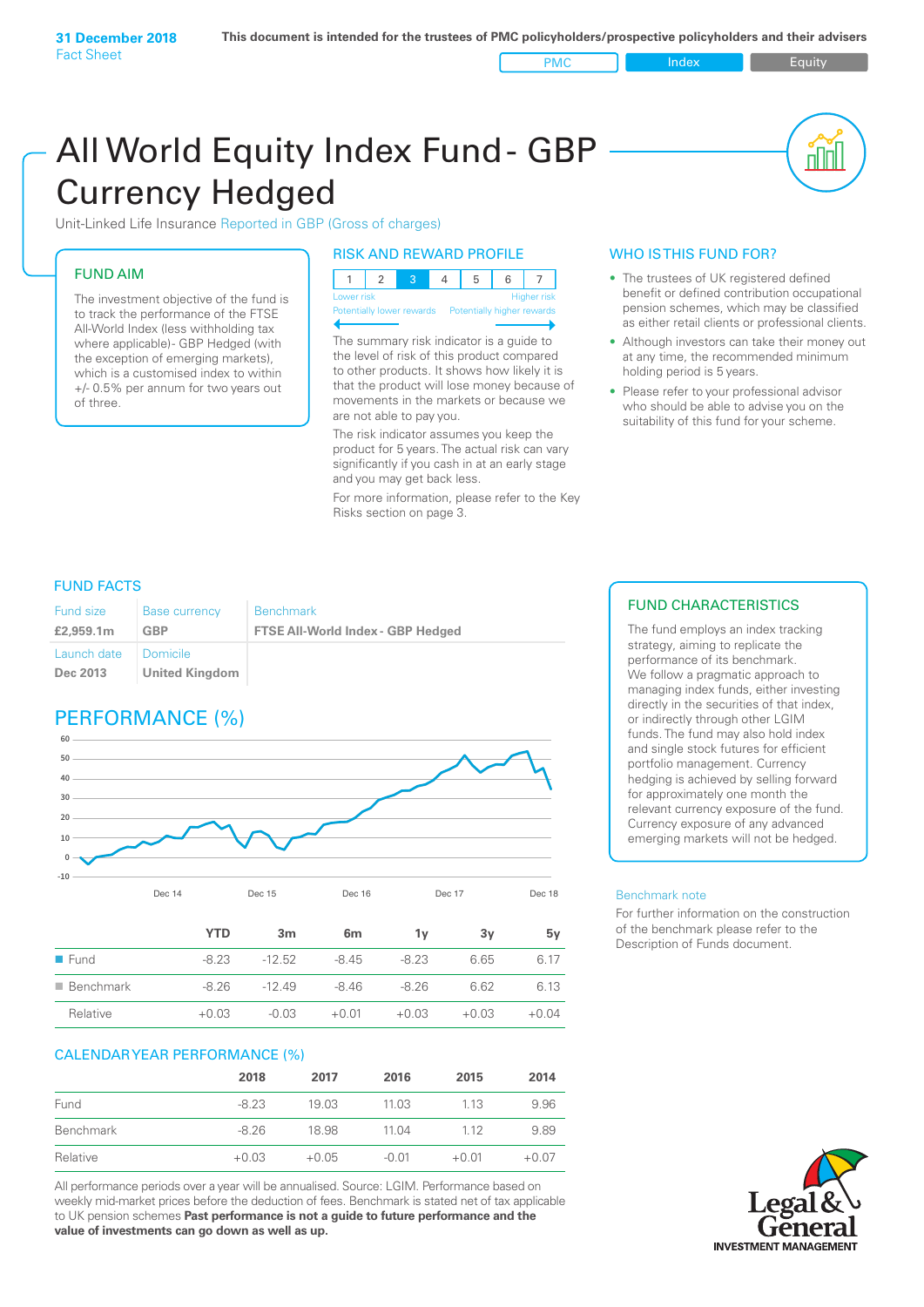## All World Equity Index Fund - GBP Currency Hedged

Unit-Linked Life Insurance Reported in GBP (Gross of charges)

## PORTFOLIO BREAKDOWN

All data source LGIM unless otherwise stated. Totals may not sum due to rounding. In order to minimise transaction costs, the Fund will not always own all the assets that constitute the index and on occasion it will own assets that are not in the index.



## SECTOR (%)

| $\blacksquare$ Financials  | 216  |
|----------------------------|------|
| ■ Technology               | 14.8 |
| $\blacksquare$ Industrials | 124  |
| $\blacksquare$ Health Care | 11.4 |
| ■ Consumer Services        | 114  |
| ■ Consumer Goods           | 11.2 |
| $\Box$ Oil & Gas           | 62   |
| ■ Basic Materials          | 4.5  |
| $\blacksquare$ Utilities   | 3.3  |
| $\Box$ Other               | 3.1  |
|                            |      |

## MARKET CAPITALISATION (%) TOP 10 HOLDINGS (%)

| $\blacksquare$ Large | 94.4 |
|----------------------|------|
| $\blacksquare$ Mid   | 5.2  |
| $\blacksquare$ Small | 0.0  |
| $\blacksquare$ Micro | 0.0  |
| Cash and Equivalents | 0 4  |

■ Top 10 holdings 11.4% Rest of portfolio 88.6%

| Microsoft Corp          | 19             |
|-------------------------|----------------|
| Apple Inc               | 18             |
| Alphabet                | 15             |
| Amazon Com              | 15             |
| Berkshire Hathaway      | 1 <sub>0</sub> |
| Johnson & Johnson       | 0.9            |
| JPMorgan Chase & Co     | 0 S            |
| Facebook                | 0 S            |
| Exxon Mobil Corporation | 0 7            |
| Pfizer                  | 06             |
|                         |                |

## REGION (%)

| North America                 | 56.0 |
|-------------------------------|------|
| Europe (ex UK)                | 141  |
| <b>World Emerging Markets</b> | 10.2 |
| Japan                         | 8.3  |
| UK (World)                    | 56   |
| Asia Pac ex Japan Dev         | 5.6  |
| Middle East/Africa Dev        | 02   |
|                               |      |



comprises 25 fund managers, supported by two analysts. Management oversight is provided by the Global Head of Index Funds. The team has average industry experience of 15 years, of which seven years has been at LGIM, and is focused on achieving the equally important objectives of close tracking and maximising returns.